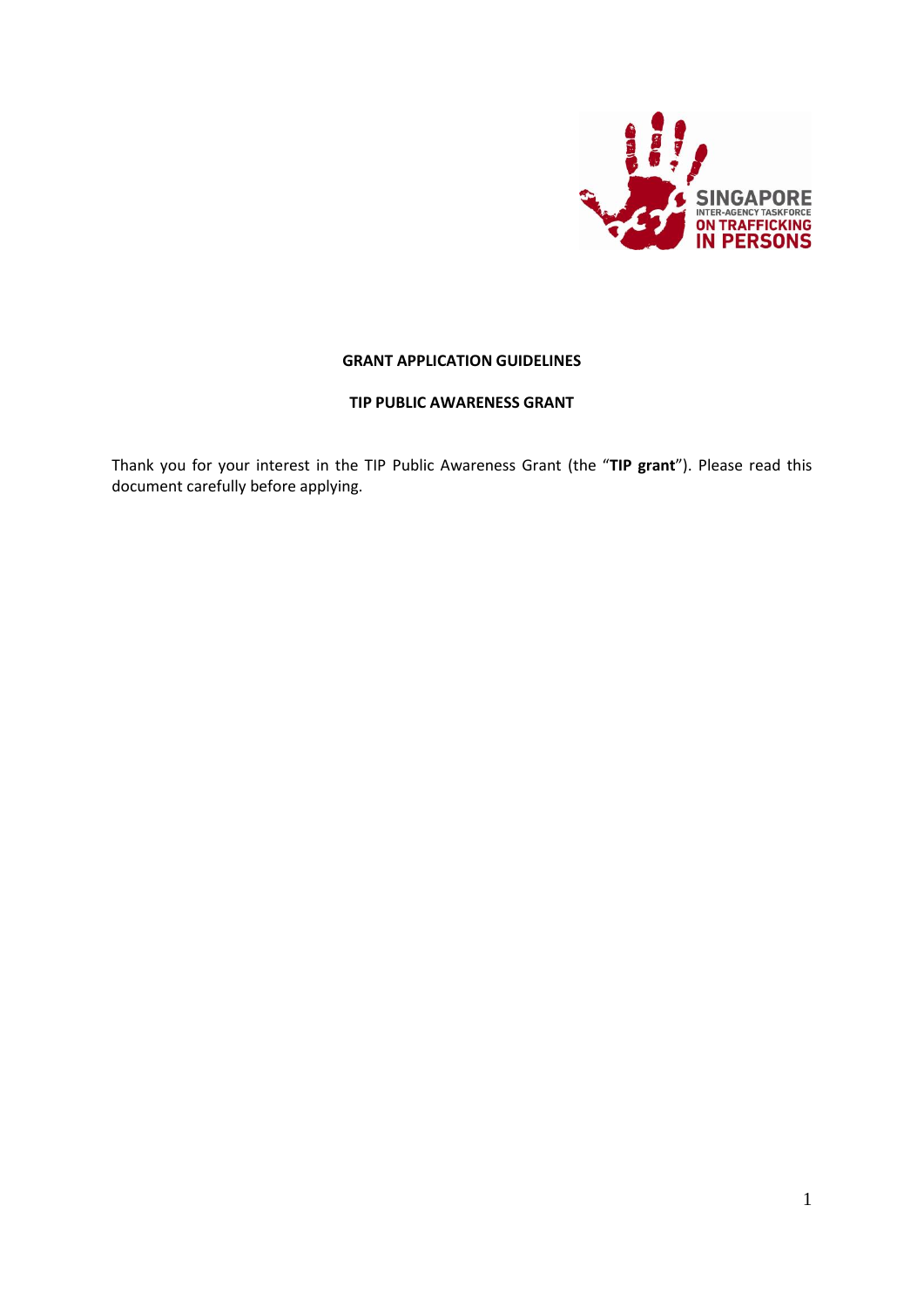# **Section I – General Information**

In recognition of the threat of Trafficking in Persons (TIP), the Singapore Government formed an Inter-Agency Taskforce in 2010, co-chaired by the Ministry of Home Affairs and Ministry of Manpower. The Taskforce also includes representatives from the Singapore Police Force, Immigration & Checkpoints Authority, Ministry of Social and Family Development, Ministry of Health, Ministry of Law, Ministry of Foreign Affairs and the Attorney-General's Chambers.

2. The Taskforce aims to identify and implement Whole-of-Government strategies to combat TIP more effectively, both locally and internationally.

3. To fight trafficking, Singapore adopts a holistic strategy known as the "4 'P's": Prevention, Prosecution, Protection and Partnership. As the Taskforce recognises the importance of the public in helping to prevent and combat this crime, it has set up the TIP grant to support programmes which can help to increase public awareness on TIP and thereby promote action against this crime.

## **Objectives**

4. The Taskforce would like to invite interested individuals/organisations to submit proposals that aim to increase public awareness on TIP and shape public attitudes about their roles in combating TIP. The programme could comprise multiple initiatives/events that run concurrently.

# **Eligibility Criteria**

5. The TIP grant is open to:

- Singaporeans and Permanent Residents aged 16 years and above; or
- Any Singapore-registered Organisations, Tertiary Institutions, Businesses or Business Associations.

## **Assessment Criteria**

6. Eligible applications are assessed based on the following criteria:

## **(A) Merits and Innovativeness of the Proposal**

- Originality and innovativeness of proposal
- Relevance of the proposed activity with the outcomes and objectives of the National Approach against TIP [For more detailed information on the National Approach against TIP, please refer to [https://www.mom.gov.sg/trafficking-in-persons\]](https://www.mom.gov.sg/trafficking-in-persons)

## **(B) Promotion and Development of anti-TIP work in Singapore**

- Proposed activity complements and supports anti-TIP work done by the Taskforce and NGOs in Singapore
- Proposed activity helps to increase awareness of TIP among the general public and businesses
- Effective audience engagement strategies

# **(C) Merits of Applicant**

- Applicant's ability and/or track record in planning and conducting public education campaigns on TIP
- Applicant's ability to successfully deliver and execute proposed activity
- Applicant's ability to ensure sustainability in TIP work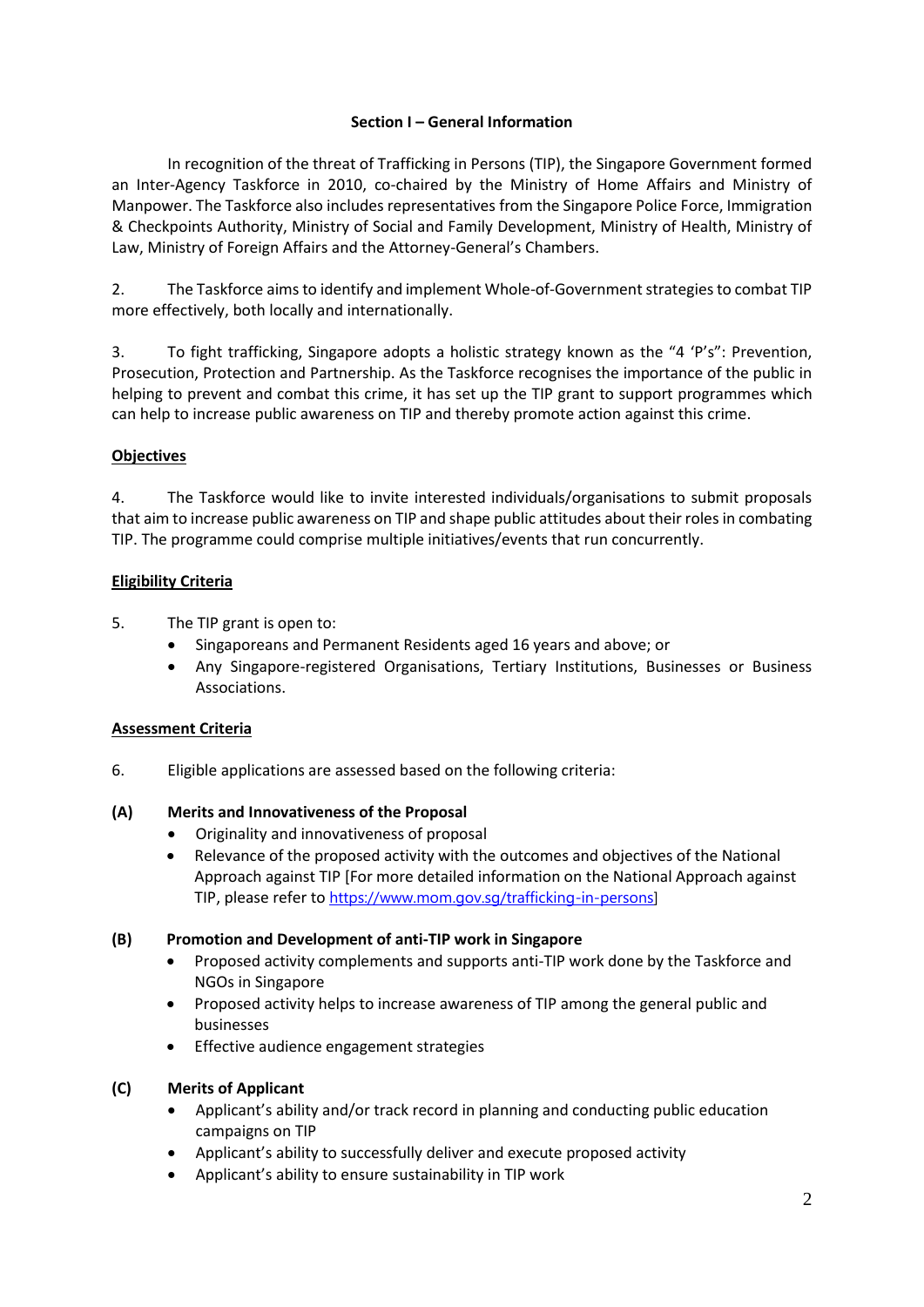# **(D) Effective Project Management**

- Competency and experience of members involved in the execution of the proposal
- Applicant's ability to ensure prudence and effective use of resources for the project
- Experience of administrative and management personnel
- Relevant and measurable methods to gauge project performance

**NOTE**: Priority will be given to applicants with **new and original initiatives** that contribute to increased public awareness on TIP and are aligned with the outcomes and objectives of the National Approach against TIP.

# **Funding and Grant Disbursement**

# 7. **The TIP grant is subject to the availability of funds, eligibility of the applicant and the merits of each proposal. Applicants may be required to deliver a presentation for further assessment.**

8. The TIP grant applies only to the delivery of the project and approved direct project expenses. The TIP grant does not cover the start-up and operational costs of an organisation, and other organisational-strengthening initiatives. Please refer to Annex A for the list of items which are not eligible for the TIP grant.

9. The Taskforce has set aside a total of \$15,000 to be awarded to all successful applicants who have accepted the TIP grant ("grant recipient"). If your application is approved, you may receive a grant of up to 50% of your actual expenditure for the delivery of the approved project scope (rounded to the nearest two decimal places), subject to a cap of 50% of the initially quoted project cost as stated in the grant application ("grant cap"). For example, if the grant recipient's initially quoted project cost is \$100, the grant cap is \$50. If the actual expenditure is \$110, the Taskforce will disburse \$50. If the actual expenditure is \$90, the Taskforce will disburse \$45.

10. The TIP grant will be disbursed on a reimbursement basis. The TIP grant may be disbursed during the course of the project if the grant recipient has **achieved/completed the key deliverables as agreed to between the Taskforce and the grant recipient**, and has submitted all required documents such as the quarterly progress reports and other supporting documents (e.g. invoices/receipts) to the Taskforce.

11. Upon the completion of the project, and receipt of all required documents such as the project closure report and supporting documents (e.g. invoices/receipts), the Taskforce will take at least six weeks to process the disbursement of the TIP grant.

12. For the purposes of the disbursement of the TIP grant under paragraphs 10 and 11, grant recipients must submit all required documents including invoices/receipts to the Taskforce within a month after the agreed key deliverables have been achieved/completed or the completion of the project.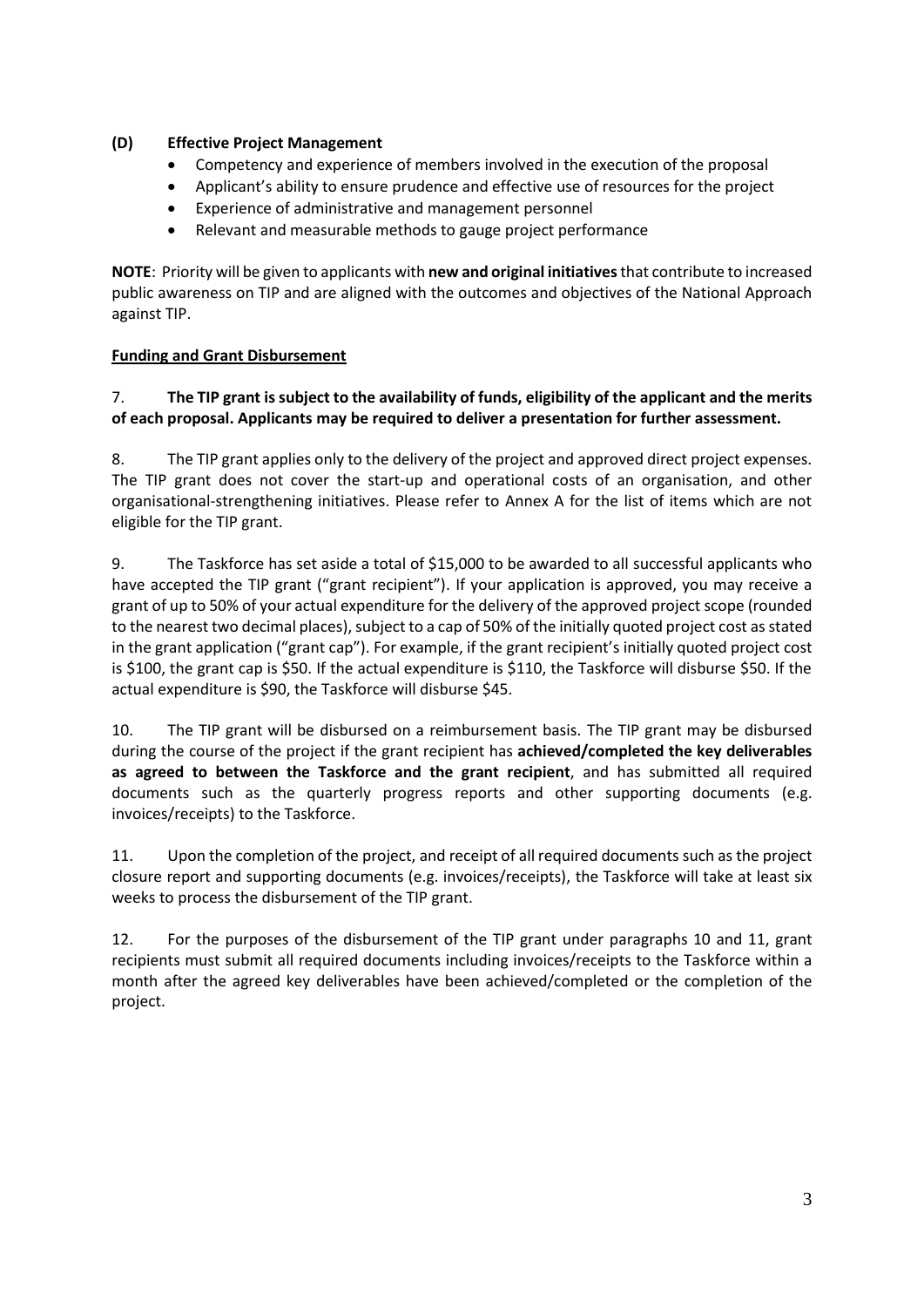# **Contact information**

13. For enquiries, please contact:

**Ms Cai Jialing Principal Manager, Joint Ops Division, Ministry of Manpower Tel: (65) 6317 1141 Email: cai\_jialing@mom.gov.sg**

**Mr Leow Xian Zu Assistant Director, Joint Ops Division, Ministry of Manpower Tel: (65) 6499 6480 Email[: leow\\_xian\\_zu@mom.gov.sg](mailto:leow_xian_zu@mom.gov.sg)**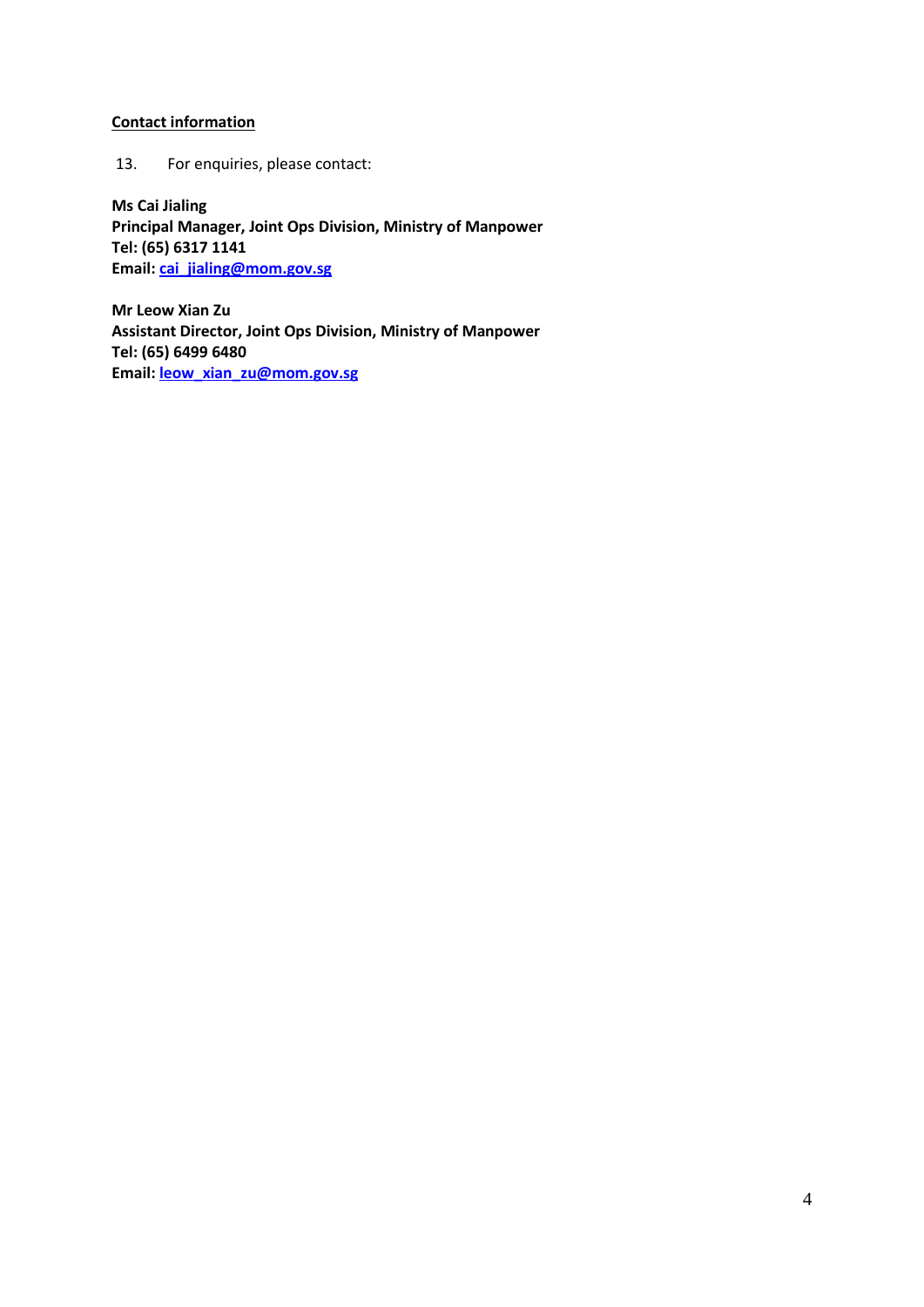### **Section II – Application Procedure**

14. Applications for the TIP Public Awareness Grant are open from **1 June 2022 to 30 September 2022 and the closing date is 30 September 2022**. Interested applicants have to complete the application form enclosed in Section IV.

- 15. In addition to the application form, the following information is also required:
	- a) **For Individuals:** The curriculum vitae of the individual including activities the applicant had participated in/organised in the last 2 years, indicating date, venue, attendance, sponsorships, etc.
	- b) **For Organisations:** Brief history of the organisation, the latest list of office bearers/Board of Directors/management staff with designation and occupation stated, where applicable. Organisations applying for the first time should submit a copy of the organisation's or company's memorandum, whichever is applicable.
	- c) Portfolio or sample of past relevant works, including collaterals, press cuttings or articles, if available.

## 16. **Upon submission of the application, the applicant is taken to agree to the terms and conditions set out by the Taskforce under this TIP grant (as stated in Section III).**

17. Applications must be completed and submitted with the official Application Form (Section IV) and supporting documents (if any) either by mail or electronic mail **at least six weeks before the commencement of any initiatives/project to:**

| Attn to:         | <b>TIP Taskforce Secretariat</b><br>Joint Operations Division, Ministry of Manpower        |
|------------------|--------------------------------------------------------------------------------------------|
| <b>Address:</b>  | 18 Havelock Road #06-01<br>Singapore 059764                                                |
| Subject title:   | Application for TIP Public Awareness Grant <insert name="" of="" organisation=""></insert> |
| <b>Email to:</b> | cai jialing@mom.gov.sg<br>leow xian zu@mom.gov.sg                                          |

18. Decisions by the evaluation committee are final. The Taskforce reserves the right not to award any grants if the applications are deemed to be unsuitable.

19. The Taskforce reserves the right not to disclose the reasons for awarding or not awarding the TIP grant, and the amount of grant approved for disbursement to any grant recipient.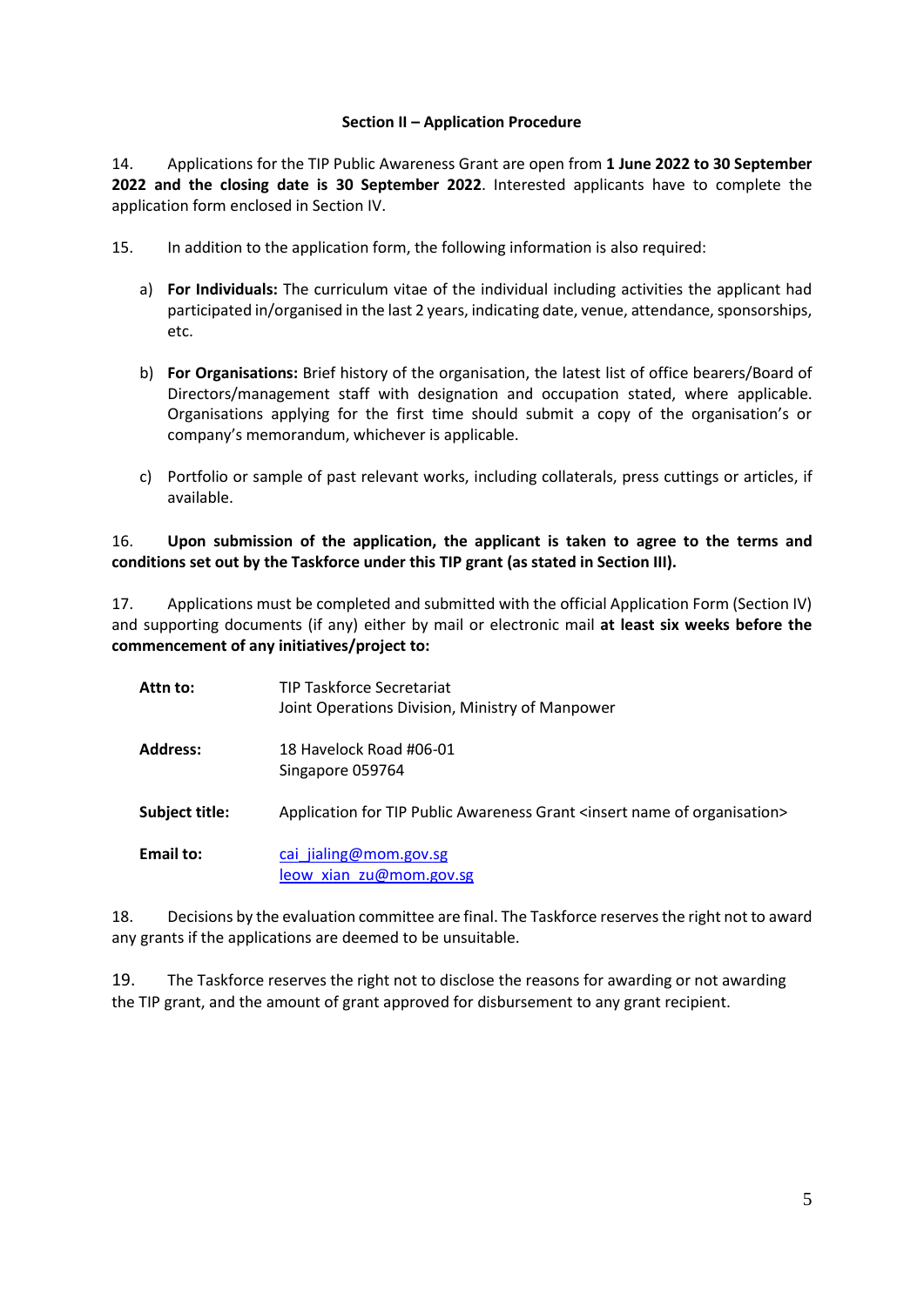

# **Section III – Terms and Conditions for Funds Disbursement**

20. All grant recipients shall implement the project activities as indicated in the proposal, and cannot vary or alter any part of the proposal without first obtaining written approval from the Taskforce. The disbursement of the TIP grant may also be reduced or withheld if the grant recipient fails to carry out the approved project to the satisfaction of the Taskforce.

### 21. **The Taskforce reserves the right to review, withdraw, suspend or recover the disbursement in full or in part if any of the following conditions are not complied with:**

- a) The Taskforce's support must be acknowledged and the Taskforce logo must be reproduced on all related publicity and project materials, including but not limited to, posters, electronic direct mailers, event backdrop.
- b) The grant recipient is required to seek endorsement from the Taskforce if any fact/figures/quotes/statements issued by the Taskforce are used/referenced/cited in full or in part for any programme/event/collateral.
- c) The grant recipient is required to seek approval from the Taskforce for any changes to the proposed project activities at least **four weeks prior to its execution date**. This includes any changes to the programme, key stakeholders/partners/ speakers and Guest(s) of Honour,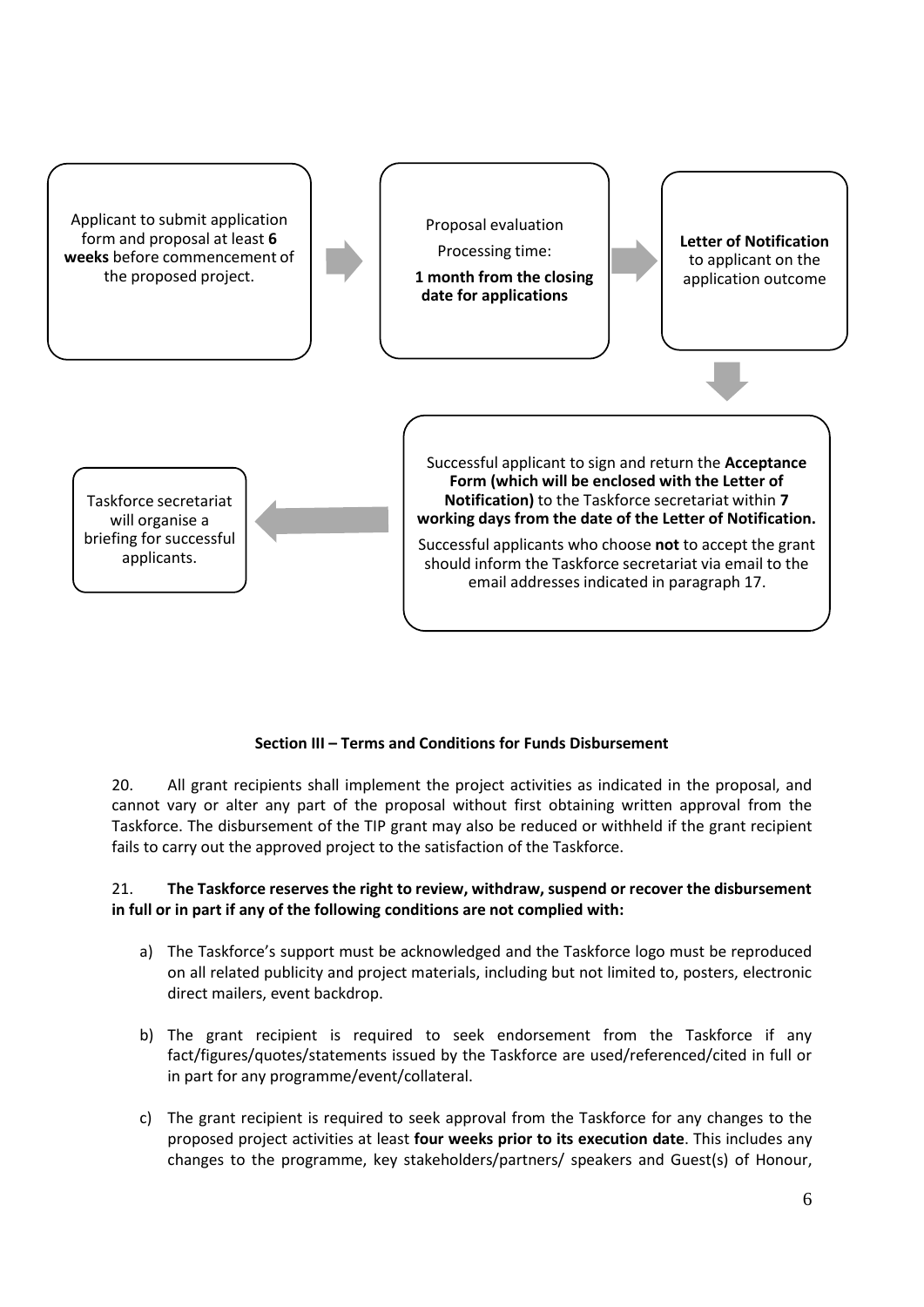and/or date of the project delivery**. A project activity may not be postponed more than once. Grant recipients shall inform the Taskforce in writing four weeks in advance of any postponement and/or cancellation, with detailed explanation of the reasons for the postponement and/or cancellation.**

- d) The Taskforce must be invited to all project activities.
- e) The grant recipient is required to submit quarterly reports to the Taskforce as an update on their progress, the outcomes they have delivered and accountability on costs which have been incurred.
- f) A project closure report must be submitted **within one month** of the end of the entire project.
- g) **Individuals and Organisations** must submit a certified statement of accounts which has been externally audited by an accounting firm. You are also required to submit all relevant invoices and receipts within **one month** of the end of the project.
- h) Receipts and invoices submitted must clearly state the vendor's name, item(s) purchased, and amount(s) paid.

## 22. **The Taskforce reserves the right to review, withdraw, suspend or recover the disbursement in full or in part thereof, should any of the following acts/events occur:**

- a) The proposed project which has been approved to receive funding was changed significantly without prior written approval from the Taskforce.
- b) The TIP grant was not used for the purpose for which it was awarded.
- c) Misrepresentation or false or misleading statements given by or on behalf of the grant recipient. This includes claims that appear to be fraudulent or inflated.
- d) Commencement of any proceedings at any time during the funded project, relating to liquidation, insolvency, bankruptcy, receivership, winding up or judicial management (where applicable) of the grant recipient.
- e) Illegal, or negligent acts committed by the grant recipient or its officers, agents or representatives in the course of the project delivery, which will adversely affect the reputation of the Taskforce, any Government agencies, public institutions, national leaders or the grant recipient.
- f) The Taskforce considers the project content to be offensive or carry any racial, political or religious intonations.

23. Failure to comply with any of the conditions stated in Paragraph 21 and/or the occurrence of any of the acts/events stated in Paragraph 22, may also result in the grant recipient being disqualified from applying for future grants of a similar nature.

24. The Taskforce has set aside a total of \$15,000 to be awarded to all successful applicants who have accepted the TIP grant ("grant recipient"). If your application is approved, you may receive a grant of up to 50% of your actual expenditure for the delivery of the approved project scope (rounded to the nearest two decimal places), subject to a cap of 50% of the initially quoted project cost as stated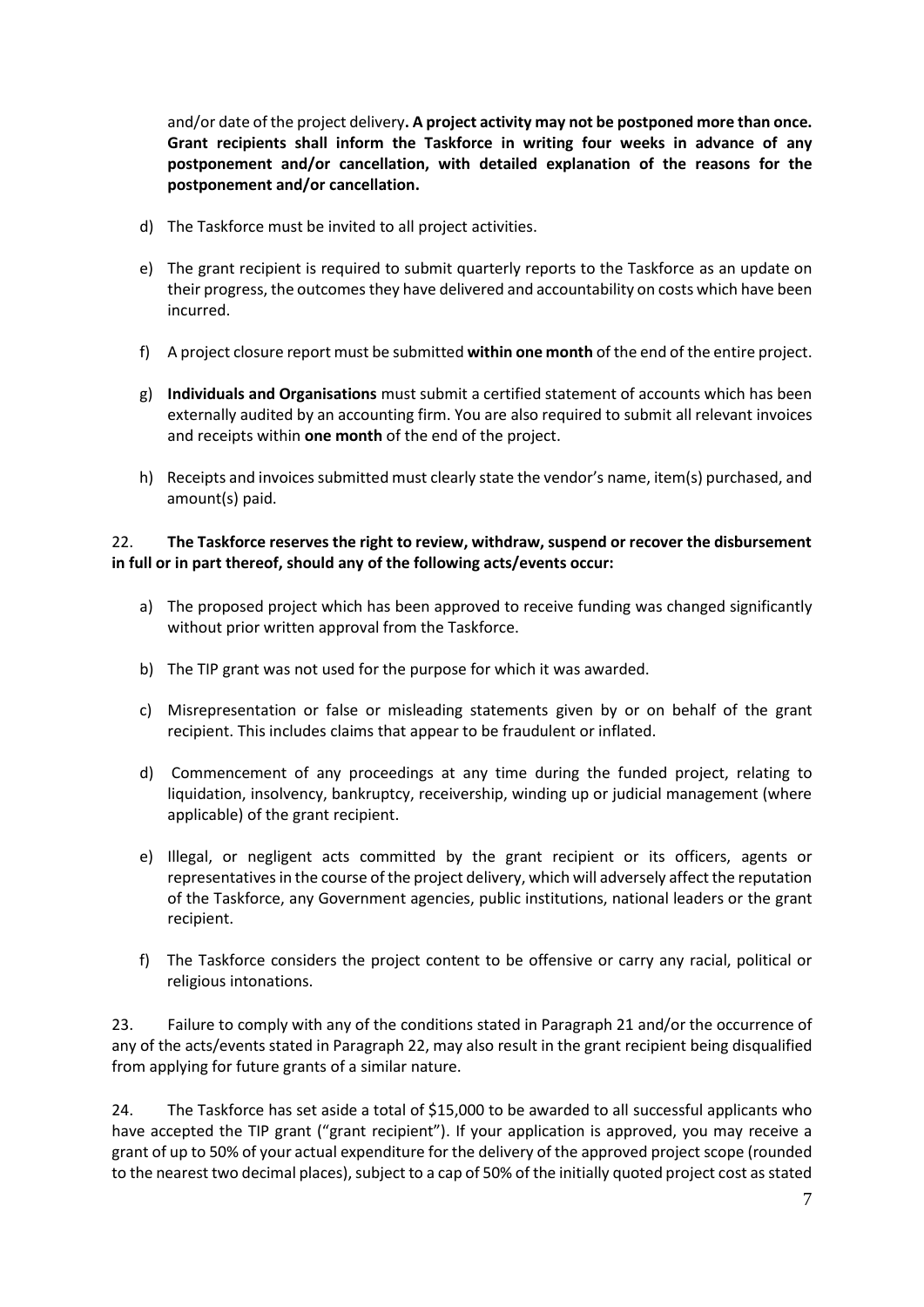in the grant application ("grant cap"). For example, if the grant recipient's initially quoted project cost is \$100, the grant cap is \$50. If the actual expenditure is \$110, the Taskforce will disburse \$50. If the actual expenditure is \$90, the Taskforce will disburse \$45.

25. Any claims made by the grant recipient must make reference to the Letter of Notification or any subsequent agreement(s) made by the parties in writing varying the proposal's details. Any expenditure incurred must be within the proposed scope and stipulated duration of the approved project.

26. Any disbursement shall only be made upon achievement of key deliverables agreed between the Taskforce and grant recipient. **No advance payment of funds will be made.**

27. Grant recipients shall adhere to the procedures and deadlines for the disbursement of funds. The procedures and deadlines shall be made available upon request. The Taskforce reserves the right to reject the claims should there be a failure to adhere to submission procedure and/or deadlines.

28. The grant recipient shall exercise due diligence to ensure that a best-value quotation had been obtained for any expenditure incurred.

29. The Taskforce reserves the right to conduct random audits on the grant recipient and its claim submissions.

30. The terms and conditions stated herein are legally binding on the parties.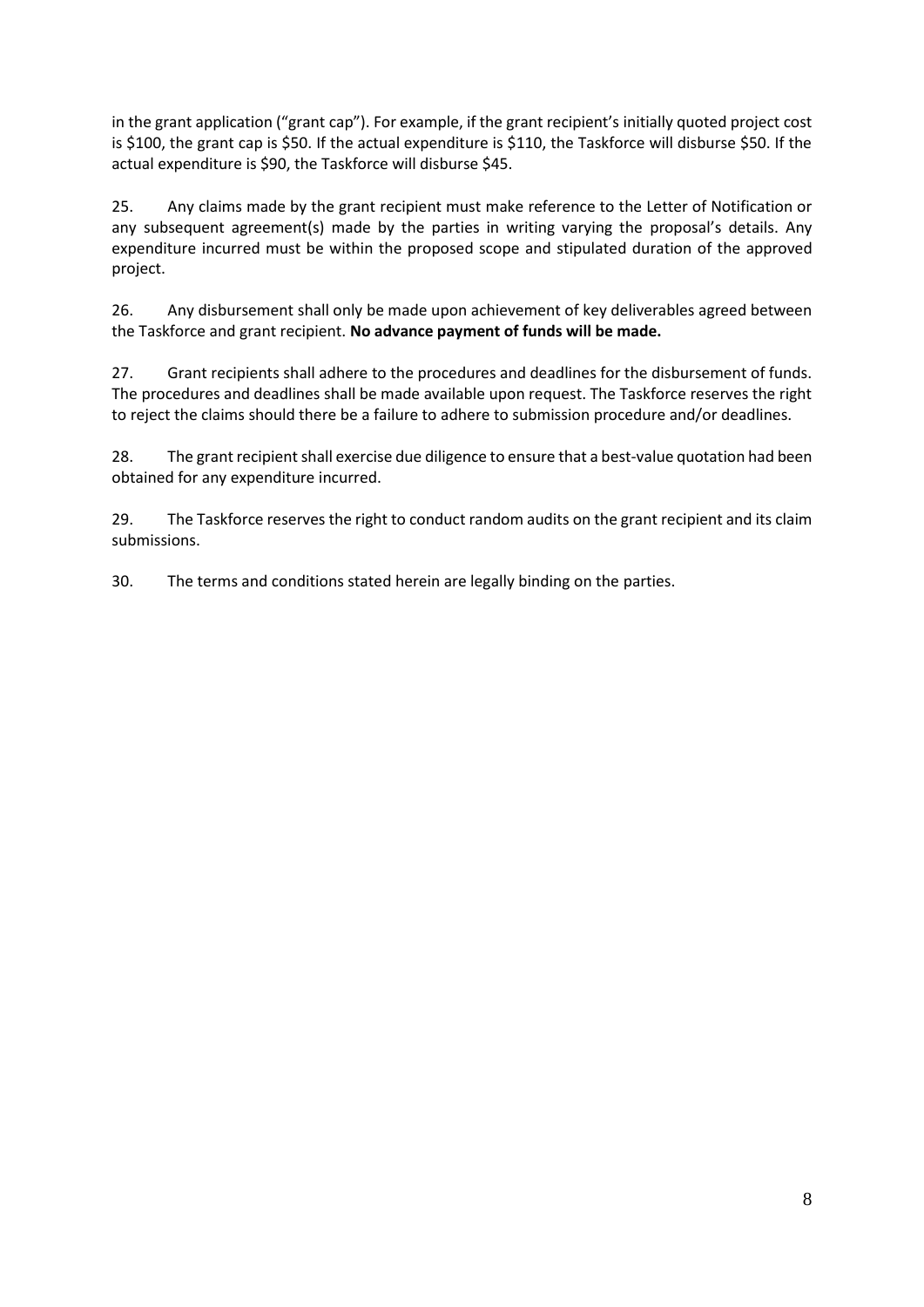### **SECTION IV APPLICATION FOR TIP PUBLIC AWARENESS GRANT**

## **Part 1 – Contact Information**

| <b>Contact person's details</b> |                                         |  |
|---------------------------------|-----------------------------------------|--|
| Salutation                      | Designation in the organisation, if any |  |
| First name                      | Family name                             |  |
| Phone (office)                  | Fax                                     |  |
| Mobile                          | Email                                   |  |

| Organisation's details (if applicable) |                              |  |
|----------------------------------------|------------------------------|--|
| Name                                   |                              |  |
|                                        |                              |  |
| Mailing address                        | Postal code                  |  |
|                                        |                              |  |
|                                        |                              |  |
|                                        |                              |  |
|                                        |                              |  |
| Organisation's website                 | Year organisation was formed |  |
|                                        |                              |  |
|                                        |                              |  |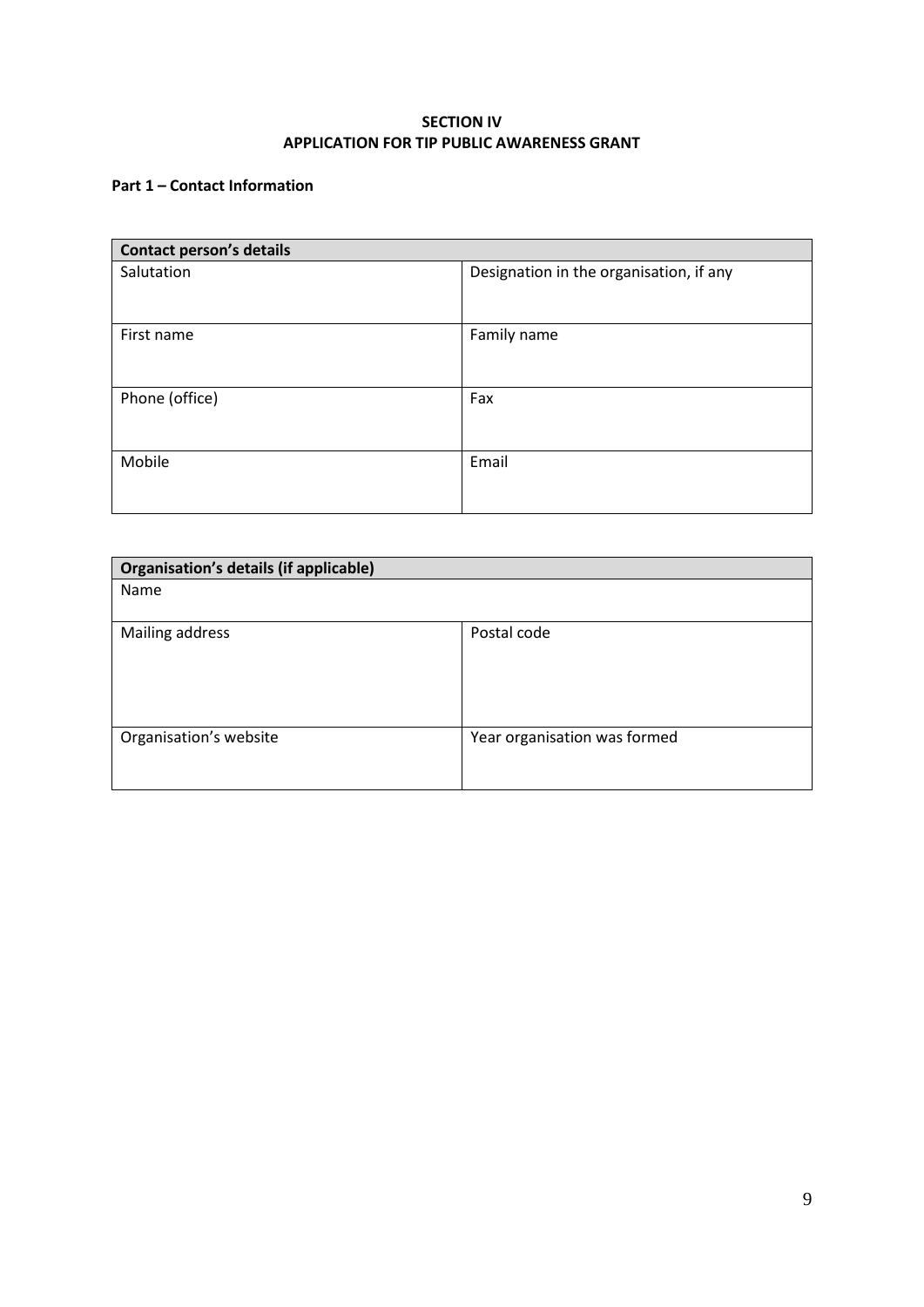### **Part 2 – Profile of Organisation**

### Brief description of applicant

| i.  | Please state the general types of activities conducted by you/your organisation.                     |
|-----|------------------------------------------------------------------------------------------------------|
| ii. | What other similar public awareness and education projects have you/your<br>organisation engaged in? |

Organisation structure (Please ignore this section if you are applying as an individual applicant)

|                             | <b>Full-time</b> | Part-time | <b>Total</b> |
|-----------------------------|------------------|-----------|--------------|
| No. of salaried staff       |                  |           |              |
| No. of administrative staff |                  |           |              |
| No. of volunteers           |                  |           |              |

### Partners (Please ignore this section if it is not applicable)

Are there any other individuals/organisations that you would be partnering with to conduct the project? If yes, please provide details of project partners and their proposed involvement.

### **Part 3 – Project Proposal**

If you wish to discuss your proposal or seek clarifications, you may contact our Taskforce secretariat via the contact details in paragraph 17 of Section II. A discussion can let us better explain the objectives of the TIP grant to you, and you can also help us better understand your thoughts and ideas.

### **Description of project**

In this section, we require a detailed proposal of the project which should include the objectives of the project, the timeframe, evaluation of outcomes, budget, and the impact envisioned by you or your organisation over the next year compared to where it is now. Please describe the programmes you or your organisation intend to implement during the term of the TIP grant, highlighting any developments relevant to the desired outcomes according to the 4 'P's strategy.

You may also choose to use the questions in the table below to help structure your proposal.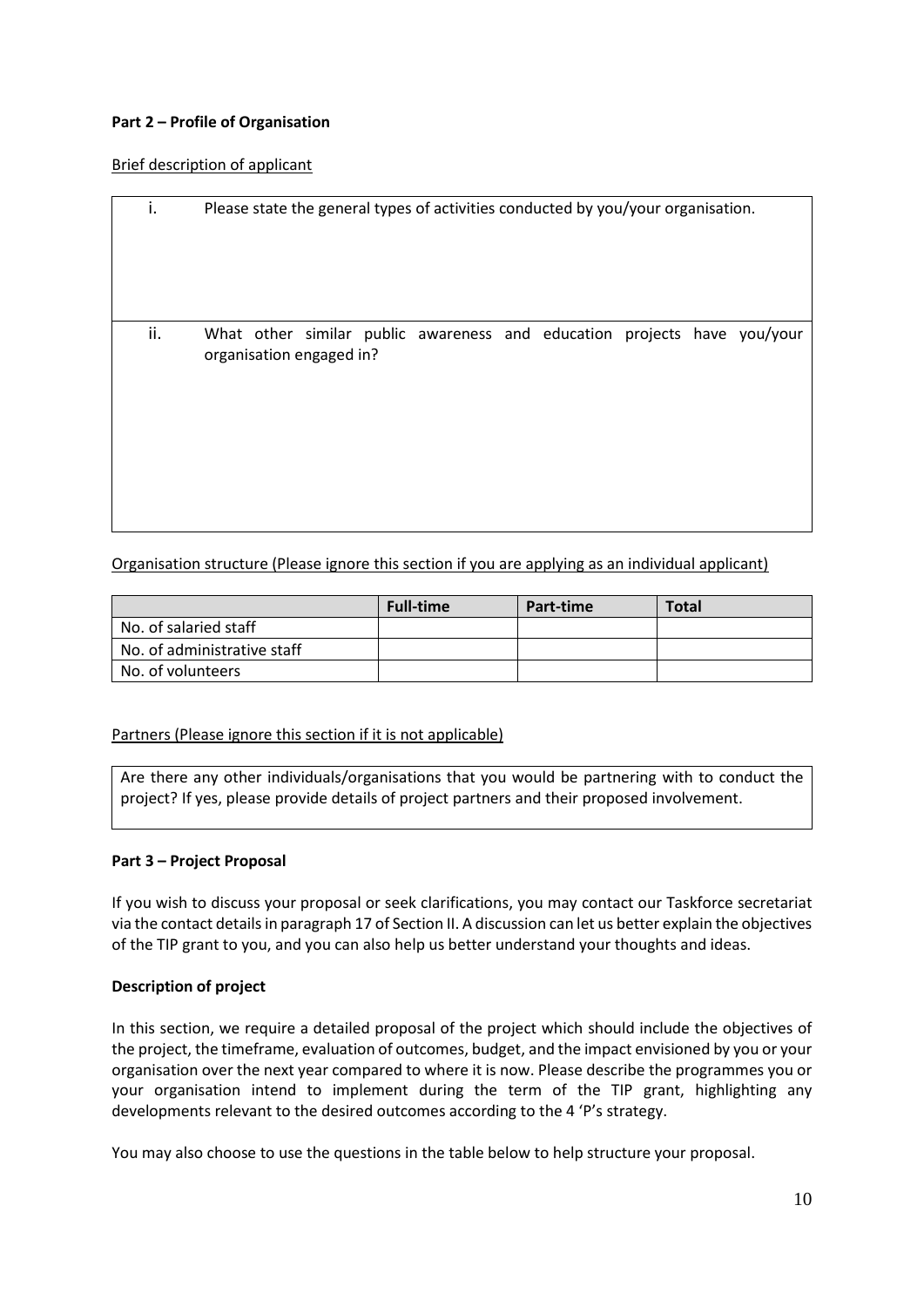| $\mathbf{A}$ | <b>Objectives</b>                                                                             |                                                                                        |  |
|--------------|-----------------------------------------------------------------------------------------------|----------------------------------------------------------------------------------------|--|
|              | • What do you or your organisation want to achieve with the programme(s)?                     |                                                                                        |  |
|              | How do the programme(s) contribute to your organisation's vision and objectives?<br>٠         |                                                                                        |  |
|              | How relevant are your programme(s) to Singapore's efforts to combat TIP?                      |                                                                                        |  |
| B            | Initiatives/activities                                                                        |                                                                                        |  |
|              | What are the specific projects and/or activities?                                             |                                                                                        |  |
|              | How will the initiatives/activities be carried out?<br>$\bullet$                              |                                                                                        |  |
|              | Has a similar initiative/activity been organised/implemented before? If yes, please explain   |                                                                                        |  |
|              | how this latest project is different/better than the previous project.                        |                                                                                        |  |
|              | What are the necessary resources needed to carry out the project?<br>$\bullet$                |                                                                                        |  |
|              | • What are the anticipated challenges? How do you intend to overcome them?                    |                                                                                        |  |
|              |                                                                                               | Does the project require any other form of support from the Taskforce? Please specify. |  |
| $\mathsf{C}$ | <b>Timeline</b>                                                                               |                                                                                        |  |
|              | Please provide a timeframe for implementing your project.                                     |                                                                                        |  |
|              | Initiatives/activities<br><b>Time period</b>                                                  |                                                                                        |  |
|              |                                                                                               |                                                                                        |  |
|              |                                                                                               |                                                                                        |  |
| D            | <b>Targeted audiences</b>                                                                     |                                                                                        |  |
|              | • Who are your target audiences?                                                              |                                                                                        |  |
|              | How can your project capture the attention of the audience?                                   |                                                                                        |  |
|              | What are the plans to grow your base of audience?                                             |                                                                                        |  |
| E            | <b>Evaluation and Deliverables</b>                                                            |                                                                                        |  |
|              | How does your project contribute to the 4 'P's strategy?<br>٠                                 |                                                                                        |  |
|              | What areas of concern would you like to build up and how do you intend to do it?<br>$\bullet$ |                                                                                        |  |
|              |                                                                                               |                                                                                        |  |
|              | What platforms do you intend to use to contribute to the 4 'P's strategy?<br>٠                |                                                                                        |  |
|              | What are the key deliverables for the project?<br>$\bullet$                                   |                                                                                        |  |
|              | ٠                                                                                             | How would you measure the impact of each of your projects? (E.g. Pre and post event    |  |
|              | survey to measure awareness, expected number of participants attending event)                 |                                                                                        |  |

[Fill in project proposal here or in a separate document.]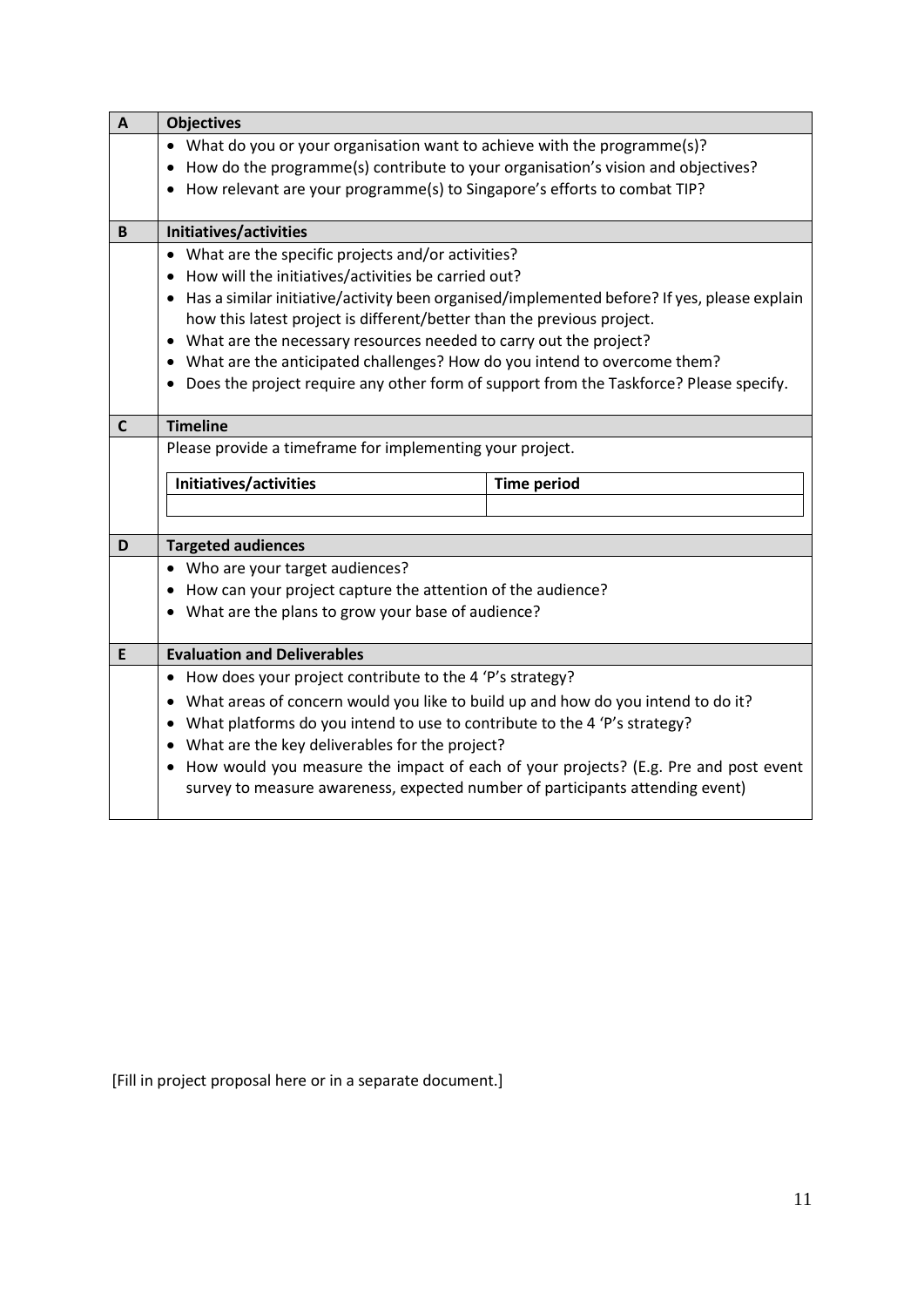### **Part 4 – Performance indicators**

We want to understand the targets you have in measuring the success of your project (e.g. expected number of talks/exhibitions/programmes and the corresponding attendance). Please clearly state and define the **qualitative and quantitative indicators** to specify the measure of success for each of your project. **Please note that this should also be submitted as part of the project closure report.** 

| <b>Desired outcomes</b>                                                              | <b>Performance indicators and</b><br>targets                                                                                                                                 | <b>Actual Outcome</b> (to be<br>completed at the end of<br>project) |
|--------------------------------------------------------------------------------------|------------------------------------------------------------------------------------------------------------------------------------------------------------------------------|---------------------------------------------------------------------|
| <b>Describe the positive</b><br>impact/change expected from<br>the events/activities | <b>Identify the indicators to</b><br>measure the positive impact/<br>change expected from the<br>events/activities and targets                                               | <b>Report on actual outcome</b><br>achieved                         |
| E.g. Increased awareness on<br>TIP issues                                            | set                                                                                                                                                                          |                                                                     |
|                                                                                      | e.g. Post-event survey on TIP<br>awareness - xx% of the<br>participants agree that they<br>have more knowledge about<br>TIP after the event; Number of<br>expected attendees |                                                                     |

### **Part 5 – Grant request**

Please state the detailed breakdown of the project costs.

How do you intend to fund the costs of this project? (Please state if there are other sponsors/donors)

| <b>Proposed Item</b>     | <b>Estimated Cost</b> |
|--------------------------|-----------------------|
|                          |                       |
|                          |                       |
|                          |                       |
|                          |                       |
| Total Project Cost   S\$ |                       |

### **Points to take note:**

- 1. Please ensure that all estimated costs included are based on best-value quotations.
- 2. Please refer to Annex A for list of items that are not eligible for the TIP grant.